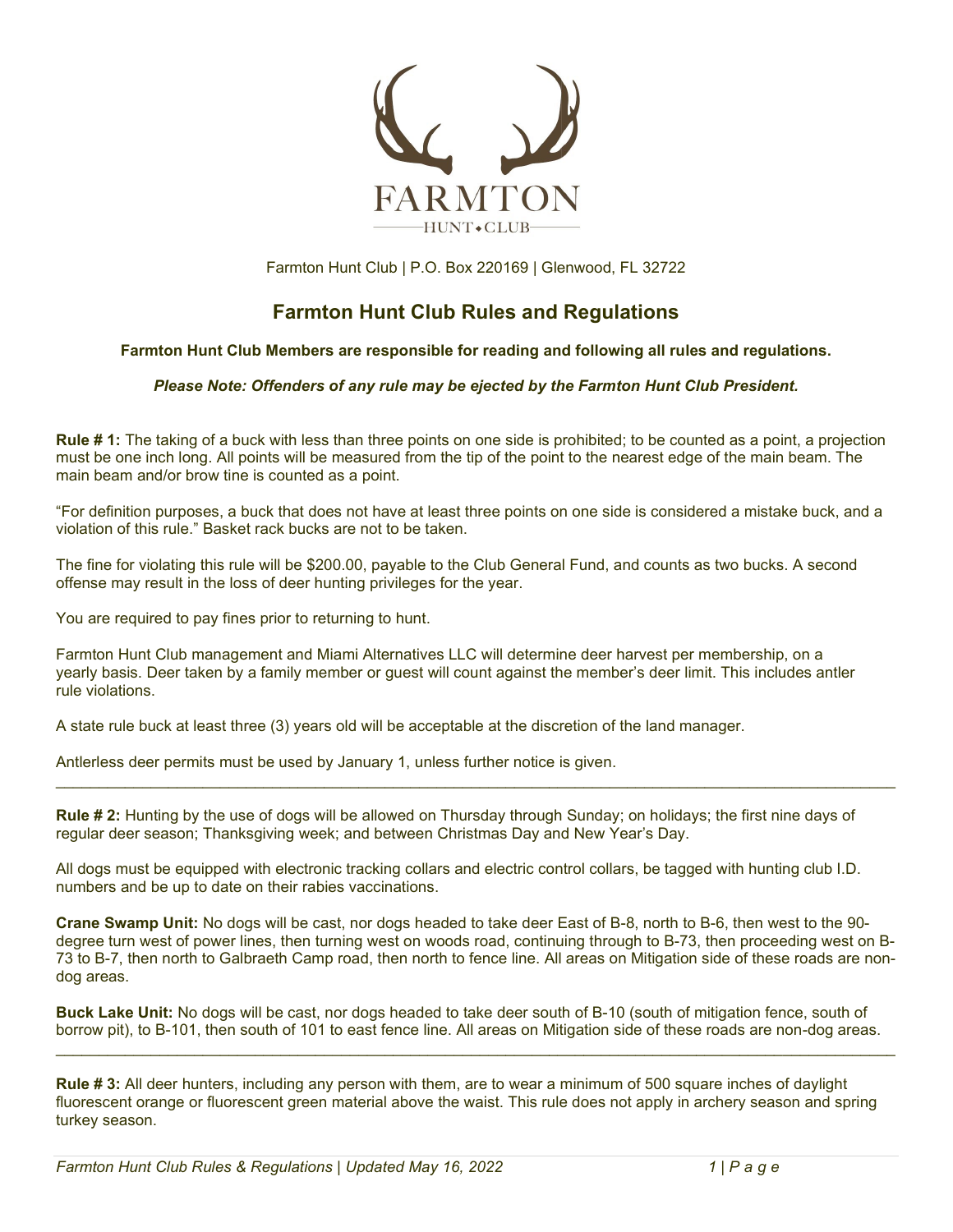**Rule # 4:** Hunting on Wednesdays between the hours of 8:00 a.m. and 4:00 p.m. is prohibited, except for weeks where a holiday falls (Thanksgiving, Christmas, and New Year's). \_\_\_\_\_\_\_\_\_\_\_\_\_\_\_\_\_\_\_\_\_\_\_\_\_\_\_\_\_\_\_\_\_\_\_\_\_\_\_\_\_\_\_\_\_\_\_\_\_\_\_\_\_\_\_\_\_\_\_\_\_\_\_\_\_\_\_\_\_\_\_\_\_\_\_\_\_\_\_\_\_\_\_\_\_\_\_\_\_\_\_\_\_\_\_\_\_

**Rule # 5:** All Florida Fish and Wildlife Conservation Commission laws will be adhered to.

#### **1. Mitigation Bank Areas:**

- a. Access will be restricted to numbered roads and permanent fire lines.
- b. No feeding stations are allowed within the Mitigation Bank.
- c. Deer hunting within the Mitigation Bank will be still hunt only.
- d. Protected stand placement will be allowed.

#### **2. Wellfields**

Motorized vehicles are not to access wellfield roads. Crossing wellfields on permanent roads/fire lines is permitted.

#### **3. Hunting and Access Restrictions on Trail:**

- a. Portions of the Miami Tract are crossed by a public hiking and biking trail. Hunters shall observe 300-foot buffer on either side of the trail within which hunting of any species is restricted to still hunt with shotguns or primitive weapons only.
- b. Driving or possession of a firearm on the trail is prohibited.
- c. Hunting on fence line next to trails is prohibited.

#### **4. Bear Hunting:**

- a. Bear hunting is prohibited in the southwest wildlife corridor.
- b. Lessee retains the right to allow, prohibit or restrict hunting and harvest of any game species other than deer.

#### **5. Turkey Hunting:**

- a. Turkey will only be taken during spring gobbler season.
- b. Only shotguns using approved turkey loads will be used.
- c. Only two bearded turkeys per membership are permitted.
- d. Guest turkeys count against membership.
- e. During spring gobbler season, protected areas are limited to feeder location.
- f. Turkeys are not to be taken over bait.
- **6.** All game will be documented at a check station before leaving property. Harvest information will be documented to include weight, sex, rack size, age estimate, and any other information that may be on the checkout sheet. All deer will be measured from the right corner of the nostril to the front corner of the right eye and recorded on the game sheet.

## **Stands and Feeders**

**Rule # 6:** A member is allowed to have two (2) protected stand locations, reserved on a first-come, first-serve basis. Protected stands shall be identified with the member's name. A number will be assigned to each location, which will then be placed on an aerial photograph of the property. You may not place a stand within 300 yards of another member's protected stand. Excessive marking of areas will not be tolerated. You may not use stand locations to block ingress or egress to other locations.

Certain areas of the club will be dedicated **still hunt** areas. Dog hunting in these areas is strictly prohibited. Dogs will be headed in these areas only to catch them. Dog hunters are prohibited from attempting to take deer in these areas (Dog hunters may attempt to take deer where deer crosses from dog area into still hunt only.)

Due to limited acreage, Buck Lake unit members may only have one protected stand in the area south of B-10 (south of mitigation fence, south of borrow pit), to B-101, then south of 101 to east fence line. Club management reserves the right to approve any stand.

\_\_\_\_\_\_\_\_\_\_\_\_\_\_\_\_\_\_\_\_\_\_\_\_\_\_\_\_\_\_\_\_\_\_\_\_\_\_\_\_\_\_\_\_\_\_\_\_\_\_\_\_\_\_\_\_\_\_\_\_\_\_\_\_\_\_\_\_\_\_\_\_\_\_\_\_\_\_\_\_\_\_\_\_\_\_\_\_\_\_\_\_\_\_\_\_\_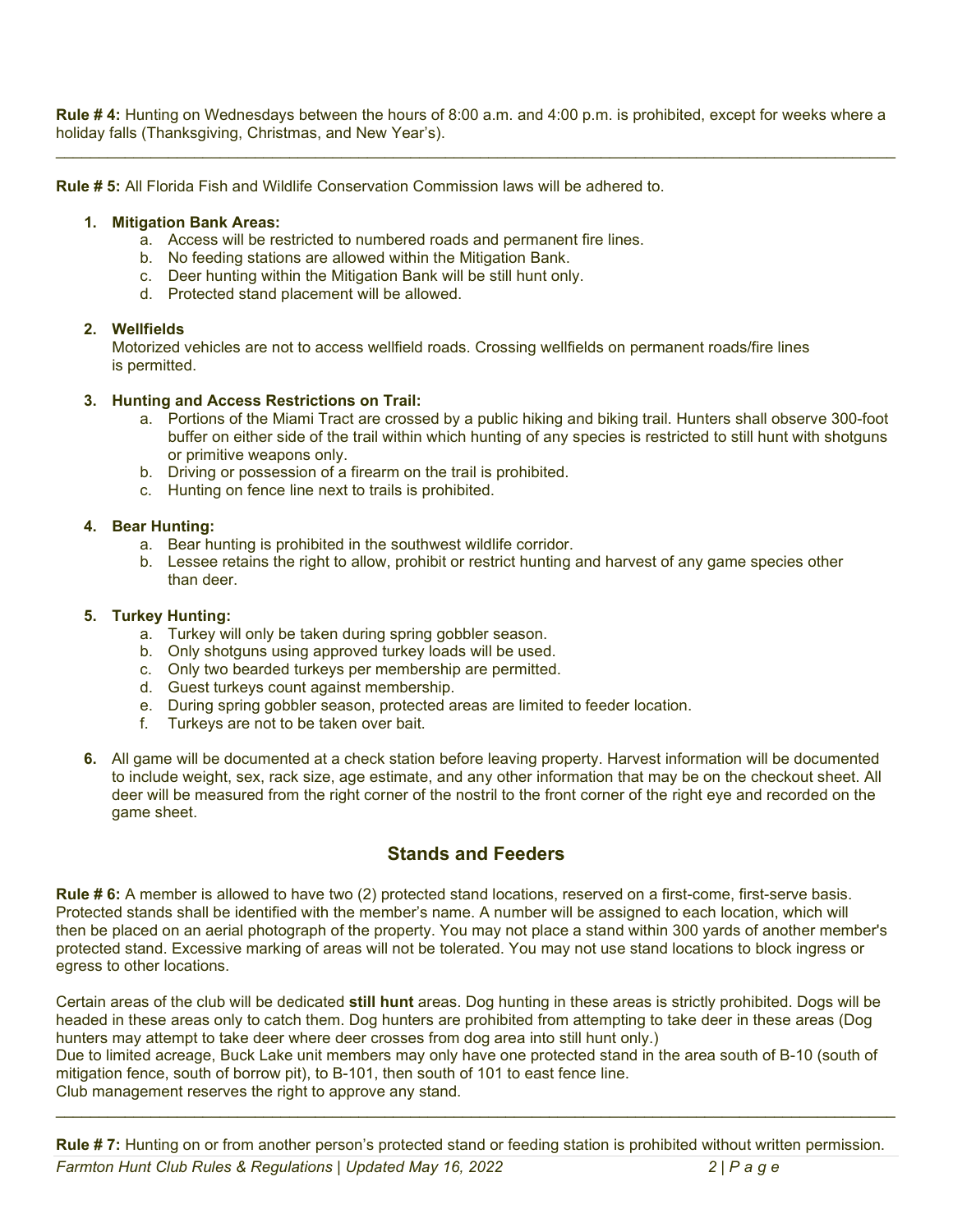**Rule # 8:** Stands and feeder poles are to be constructed of metal, plastic or fiberglass. Stands may not be permanently attached to trees, nor may they be placed in a manner as to obstruct roads or fire lines. Driving of metal objects into trees is prohibited. Fall-protection safety devices are required while utilizing tree stands.

### **Land Use**

**Rule # 9:** Camping is allowed at designated primitive campsites by the use of tents, trailer or self-propelled camping vehicles. All equipment shall be allowed two (2) weekends prior to archery season, removed within ten (10) days following spring gobbler season. No permanent structures are allowed.

**Rule # 10:** FIRE PROTECTION: Fires shall be limited to campfires in designated campsites only, per page 15 of Miami Tract Hunting Lease.

\_\_\_\_\_\_\_\_\_\_\_\_\_\_\_\_\_\_\_\_\_\_\_\_\_\_\_\_\_\_\_\_\_\_\_\_\_\_\_\_\_\_\_\_\_\_\_\_\_\_\_\_\_\_\_\_\_\_\_\_\_\_\_\_\_\_\_\_\_\_\_\_\_\_\_\_\_\_\_\_\_\_\_\_\_\_\_\_\_\_\_\_\_\_\_\_\_

\_\_\_\_\_\_\_\_\_\_\_\_\_\_\_\_\_\_\_\_\_\_\_\_\_\_\_\_\_\_\_\_\_\_\_\_\_\_\_\_\_\_\_\_\_\_\_\_\_\_\_\_\_\_\_\_\_\_\_\_\_\_\_\_\_\_\_\_\_\_\_\_\_\_\_\_\_\_\_\_\_\_\_\_\_\_\_\_\_\_\_\_\_\_\_\_\_

\_\_\_\_\_\_\_\_\_\_\_\_\_\_\_\_\_\_\_\_\_\_\_\_\_\_\_\_\_\_\_\_\_\_\_\_\_\_\_\_\_\_\_\_\_\_\_\_\_\_\_\_\_\_\_\_\_\_\_\_\_\_\_\_\_\_\_\_\_\_\_\_\_\_\_\_\_\_\_\_\_\_\_\_\_\_\_\_\_\_\_\_\_\_\_\_\_

\_\_\_\_\_\_\_\_\_\_\_\_\_\_\_\_\_\_\_\_\_\_\_\_\_\_\_\_\_\_\_\_\_\_\_\_\_\_\_\_\_\_\_\_\_\_\_\_\_\_\_\_\_\_\_\_\_\_\_\_\_\_\_\_\_\_\_\_\_\_\_\_\_\_\_\_\_\_\_\_\_\_\_\_\_\_\_\_\_\_\_\_\_\_\_

**Rule # 11:** Selected areas containing pine seedlings may be posted to hunting and/or driving. Damage to pines is prohibited.

**Rule # 12:** If water or fire conditions in the area become extreme, some roads or club may be closed to vehicular traffic. \_\_\_\_\_\_\_\_\_\_\_\_\_\_\_\_\_\_\_\_\_\_\_\_\_\_\_\_\_\_\_\_\_\_\_\_\_\_\_\_\_\_\_\_\_\_\_\_\_\_\_\_\_\_\_\_\_\_\_\_\_\_\_\_\_\_\_\_\_\_\_\_\_\_\_\_\_\_\_\_\_\_\_\_\_\_\_\_\_\_\_\_\_\_\_\_\_

**Rule # 13:** Littering is prohibited. Members are to pick up trash and keep the area clean.

#### **General**

**Rule # 14:** Dues must be paid by April 1 each year. If you have not made your dues payment by April 1, your protected stands are considered as open area that may be claimed by another member.

\_\_\_\_\_\_\_\_\_\_\_\_\_\_\_\_\_\_\_\_\_\_\_\_\_\_\_\_\_\_\_\_\_\_\_\_\_\_\_\_\_\_\_\_\_\_\_\_\_\_\_\_\_\_\_\_\_\_\_\_\_\_\_\_\_\_\_\_\_\_\_\_\_\_\_\_\_\_\_\_\_\_\_\_\_\_\_\_\_\_\_

**Rule # 15:** Workdays are mandatory. Failure to attend will result in a \$50 fine.

**Rule # 16:** Club members are responsible for fire watch. Members who fail to fulfill this responsibility will not be granted doe permits or extra buck. Members who are 70 years of age or older, or members with permanent disabilities, may be exempt from fire watch. Members who fit this exemption will receive anterless permits, but will not be entitled to an extra buck.

\_\_\_\_\_\_\_\_\_\_\_\_\_\_\_\_\_\_\_\_\_\_\_\_\_\_\_\_\_\_\_\_\_\_\_\_\_\_\_\_\_\_\_\_\_\_\_\_\_\_\_\_\_\_\_\_\_\_\_\_\_\_\_\_\_\_\_\_\_\_\_\_\_\_\_\_\_\_\_\_\_\_\_\_\_\_\_\_\_\_\_\_\_\_\_\_\_

**Rule # 17:** Membership includes and allows immediate family members to hunt. Children may continue to hunt as long as they are a full-time student under the age of 19. Full-time college students under the age of 23 are permitted to hunt with proof of enrollment.

\_\_\_\_\_\_\_\_\_\_\_\_\_\_\_\_\_\_\_\_\_\_\_\_\_\_\_\_\_\_\_\_\_\_\_\_\_\_\_\_\_\_\_\_\_\_\_\_\_\_\_\_\_\_\_\_\_\_\_\_\_\_\_\_\_\_\_\_\_\_\_\_\_\_\_\_\_\_\_\_\_\_\_\_\_\_\_\_\_\_\_\_\_\_\_\_\_

*\*For definition purposes, immediate family means spouse and children living at home. Family members must be accompanied by the member while on the property.*

**Rule # 18: All vehicles will be insured and have current club sticker attached. All members who operate an unlicensed motor vehicle (jeep, ATV, etc.) will be required to show proof of liability insurance for said vehicle to obtain a club decal and must carry the evidence on the ATV at all times. Policy must state \$500,000 Liability, with Miami Alternatives LLC, P.O. Box 70, Edgewater, FL 32132, as Additional Insured or Additional Interest.**

\_\_\_\_\_\_\_\_\_\_\_\_\_\_\_\_\_\_\_\_\_\_\_\_\_\_\_\_\_\_\_\_\_\_\_\_\_\_\_\_\_\_\_\_\_\_\_\_\_\_\_\_\_\_\_\_\_\_\_\_\_\_\_\_\_\_\_\_\_\_\_\_\_\_\_\_\_\_\_\_\_\_\_\_\_\_\_\_\_\_\_\_\_\_\_\_\_

- A) Excessive speeding and/or reckless driving is strictly prohibited.
- B) Photocopy of valid driver's license and proof of insurance shall be provided with application and payment of dues.
- C) Gates must be closed and locked at all times.

*Farmton Hunt Club Rules & Regulations | Updated May 16, 2022 3 | Page* **Rule # 19:** All members and guests agree to hold harmless The Miami Alternatives LLC, Farmton Hunt Club LLC, fellow members and their families or guests, for any accidents or injuries that may occur while on this property. All members and

\_\_\_\_\_\_\_\_\_\_\_\_\_\_\_\_\_\_\_\_\_\_\_\_\_\_\_\_\_\_\_\_\_\_\_\_\_\_\_\_\_\_\_\_\_\_\_\_\_\_\_\_\_\_\_\_\_\_\_\_\_\_\_\_\_\_\_\_\_\_\_\_\_\_\_\_\_\_\_\_\_\_\_\_\_\_\_\_\_\_\_\_\_\_\_\_\_